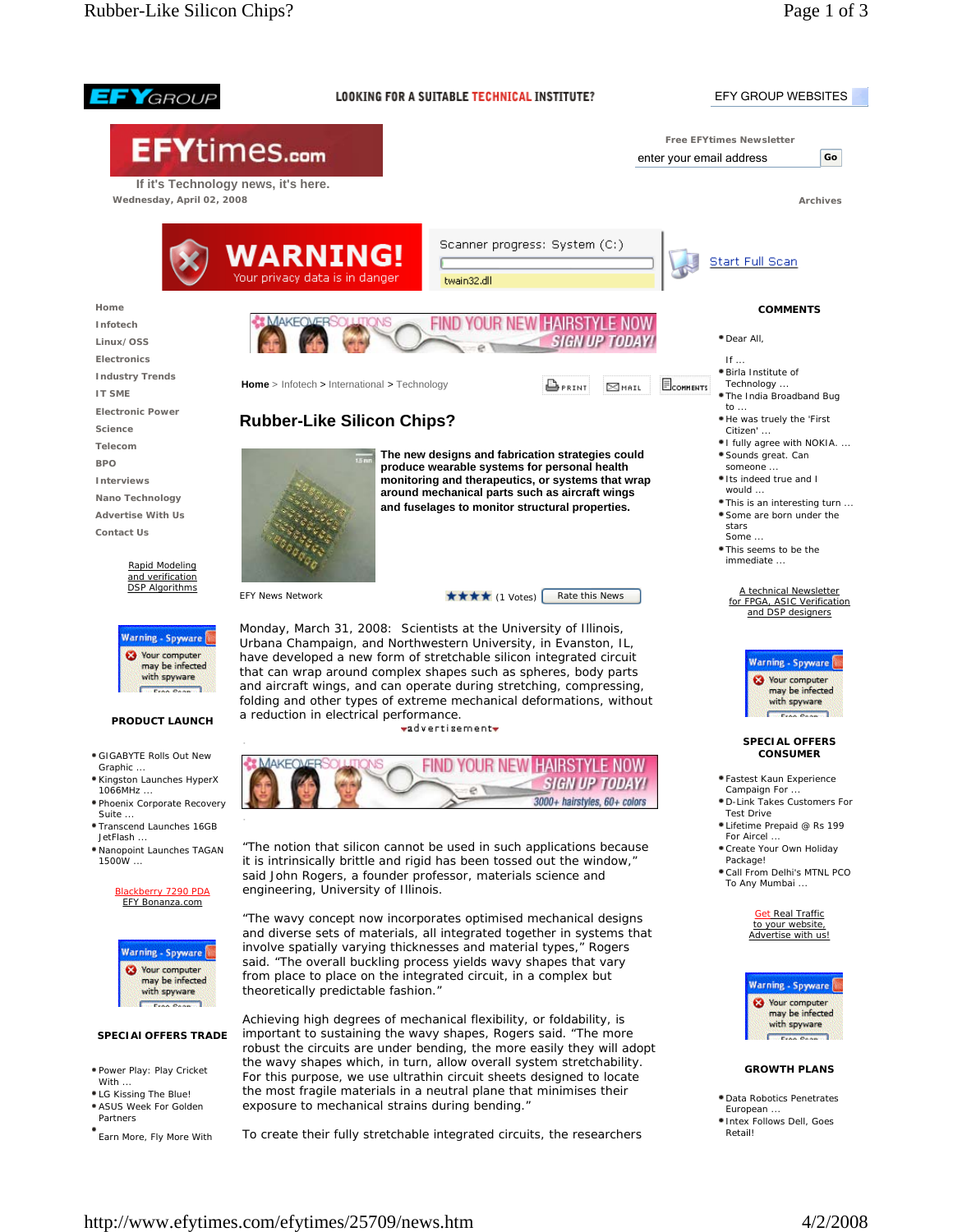ViewSonic!

LG Creates March Magic For Channel ...

> Mega Offers on efybonanza.com



#### **PRICE CUTS**

- Microsoft India Slashes Retail.
- Reliance Slashes Call Rates Airtel Slashes Blackberry **Rental**
- Fujitsu Introduces First Flash ...
- Grab An Acer Aspire 5101ANWLMi ...



Warning - Spyware ø Your computer may be infected with spyware

## **FINANCIALS**

- Aptech Net At Rs 2.46 Crores
- Intelligroup Q4 2007
- Revenues
- Red Hat Q4 Revenue At \$141.5 Million.
- Kingston Reports Booming Flash ...
- **\* ZTE's Yearly Revenues At** \$4930 ...



## **The BUZZ**

- Malware On Infected Sites Lasts.
- S.P.A.M. Experiment:
- McAfee's Managing Natural Disasters
- With . Spanco BPO Launches New
- Facility ...
- Deduplication Catching On With .

begin by applying a sacrificial layer of polymer to a rigid carrier substrate. On top of the sacrificial layer, they deposit a very thin plastic coating, which will support the integrated circuit. The circuit components are then crafted using conventional techniques for planar device fabrication, along with printing methods for integrating aligned arrays of nanoribbons of single-crystal silicon as the semiconductor. The combined thickness of the circuit elements and the plastic coating is about 50 times smaller than the diameter of a human hair.

Next, the sacrificial polymer layer is washed away, and the plastic coating and integrated circuit are bonded to a piece of prestrained silicone rubber. Lastly, the strain is relieved, and as the rubber springs back to its initial shape, it applies compressive stresses to the circuit sheet. Those stresses spontaneously lead to a complex pattern of buckling, to create a geometry that then allows the circuit to be folded, or stretched, in different directions to conform to a variety of complex shapes or to accommodate mechanical deformations during use.

The researchers constructed integrated circuits consisting of transistors, oscillators, logic gates and amplifiers. The circuits exhibited extreme levels of bendability and stretchability, with electronic properties comparable to those of similar circuits built on conventional silicon wafers.

The new design and construction strategies represent general and scalable routes to high-performance, foldable and stretchable electronic devices that can incorporate established, inorganic electronic materials whose fragile, brittle mechanical properties would otherwise preclude their use, the researchers report.

"We're opening an engineering design space for electronics and optoelectronics that goes well beyond what planar configurations on semiconductor wafers can offer," Rogers said.

The work was funded by the National Science Foundation and the U.S. Department of Energy.

EFY News Network **EFY** The Section 1 and  $\star \star \star \star$  (1 Votes) Rate this News

**BPRINT SMAIL ECOMMENTS C BOOKMARK P SO AL.** 

# **Related News:**

And The Best Paper Winners Of MUSIC India Are... **EFY***Times News* NVIDIA Selects Magma's Talus IC Implementation Software **EFY***Times News* 22 Jan: MUSIC India **EFY***Times News*

- Nokia Closes Deal With STMicroelectronics **EFY***Times News*
- Epson Produces Power-Conversion ICs For Power Integrations **EFY***Times News*

#### **Infotech News:**

Apple On Its Way To Becoming Microsoft? **EFY***Times News* ATI FireGL V7700: First DisplayPort Graphics Card **EFY***Times News* Office Politics: Are You One Of The Victims? **EFY***Times News* Deduplication Catching On With Customers **EFY***Times News* Opera Mini 4.1 Makes Life Faster! **EFY***Times News*

- Calyx Rebrands Individual Divisions
- Wipro To Now Accommodate 35,000 Numonyx Enters Memory
- Market

#### 400,000 LCMs MONTHLY CAPACITY



### **BUSINESS DEAL**

- BeCrypt Is Citrix Technology Memb
- Tata Communications Partners With.
- TI, IIT Kharagpur To Research.
- Sprint Selects Nokia Siemens' ...
- Telinet Picks Netstore Solution

South Asia Most popular Electronics Magazine

| <b>Warning - Spyware</b>                                   |
|------------------------------------------------------------|
| <b>63</b> Your computer<br>may be infected<br>with spyware |
| Free Pean's                                                |

# **PEOPLE**

- Frederic Astier Becomes **Nokia**
- Alterian Appoints David **Fowler**
- Vidyasagar On Board EMC India
- Dick Theunissen Named Chief Marketing .
- Compellent Gets New Business Development ...





#### **AWARDS & RECOGNITION NEWS**

- Rhapsody Named Finalist In Great ...
- Bartronics America Receives Patent
- Unisys India Assessed At  $CMMI$
- Oracle Honours Inatech Evalueserve Circle Of
- Experts ...